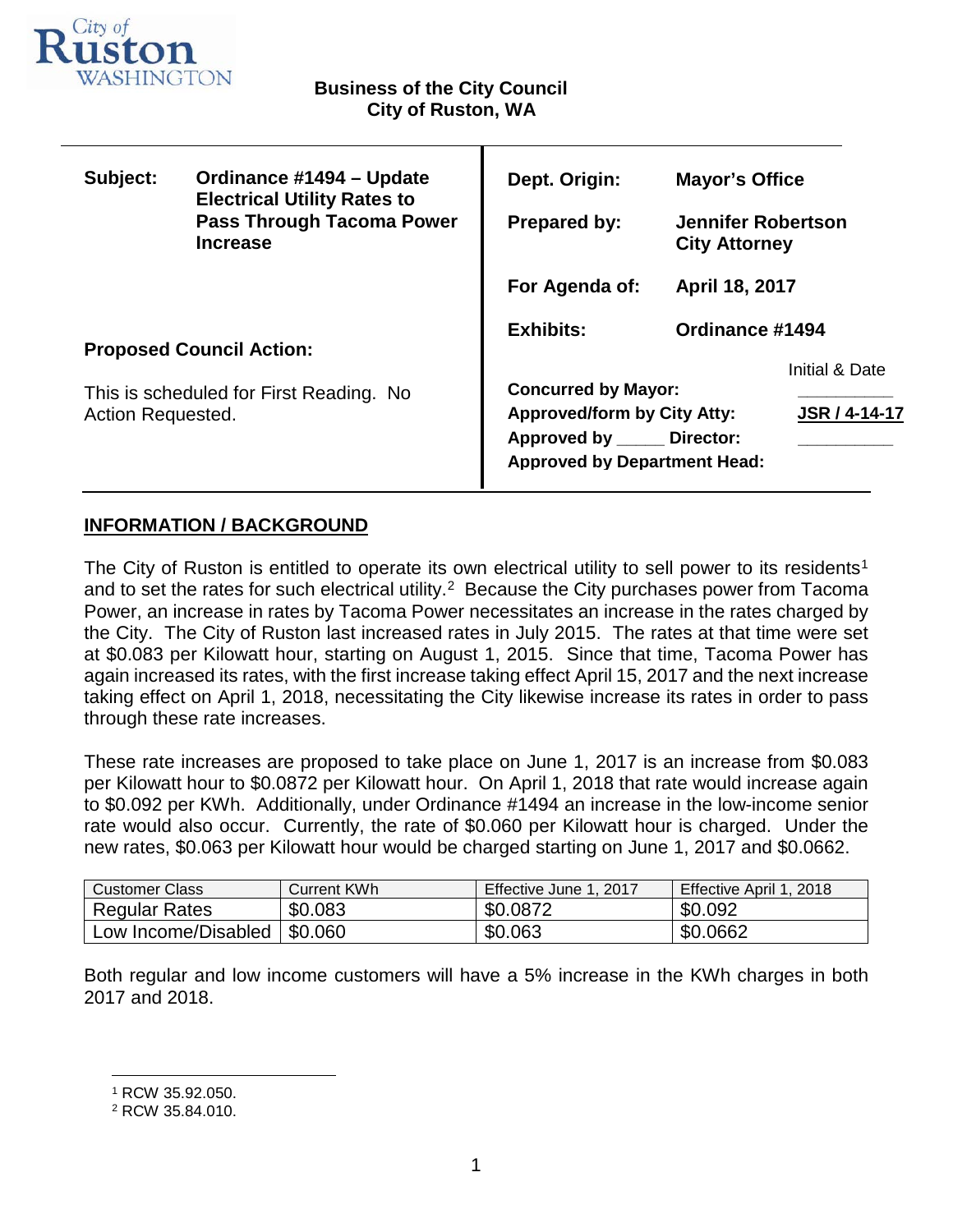In addition, the minimum charge for both regular and low income customers would increase by \$3.50 per month in 2017 and another \$3.00 per month in 2018. This is to bring these fees directly in line with Tacoma. These fees help pay for infrastructure and to replenish depleted reserves.

| <b>Customer Class</b> | <b>Current Minimum Charge</b> | Effective June 1, 2017 | Effective April 1, 2018 |
|-----------------------|-------------------------------|------------------------|-------------------------|
| <b>Regular Rates</b>  | \$10.00                       | \$13.50                | \$16.50                 |
| Low Income/Disabled   | 1\$6.00                       | \$9.50                 | \$12.50                 |

# **FISCAL CONSIDERATION**

This increase will ensure that the City recovers the increased cost of purchasing electrical power from Tacoma Power. The new rates will help ensure that the City's electrical utility will continue to be fiscally sound and have the resources needed to replace and refurbish the capital infrastructure and maintain high quality operations.

### **BOARD OR COMMITTEE RECOMMENDATION** N/A

## **RECOMMENDATION / MOTION**

This is on for First Reading. No Action requested. Unless directed otherwise, this will come back to Council on May 2, 2017 for Second Reading and Adoption.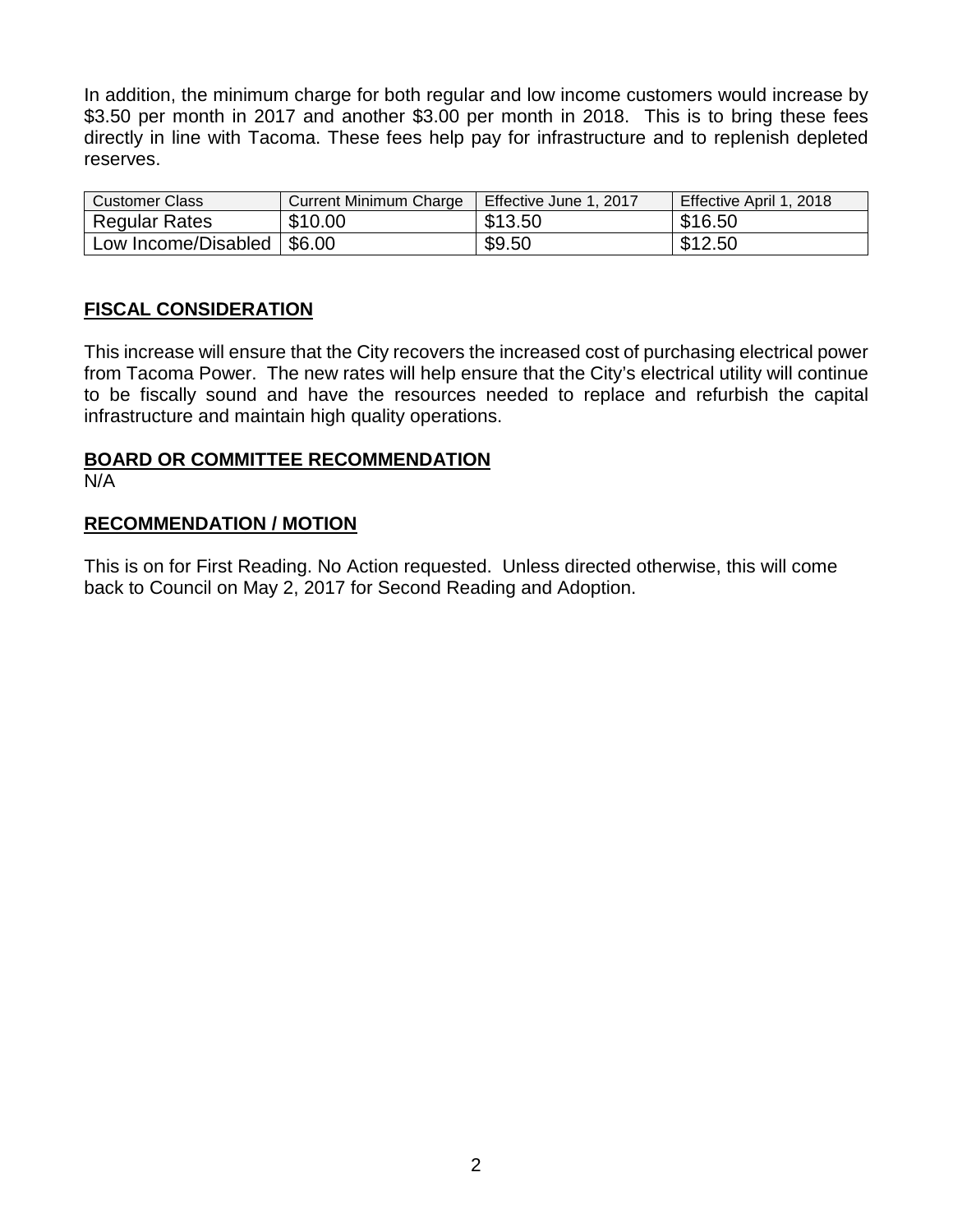#### **ORDINANCE NO. 1494**

**AN ORDINANCE OF THE CITY OF RUSTON, WASHINGTON, RELATING TO ELECTRIC UTILITY RATES, AMENDING RUSTON MUNICIPAL CODE SECTIONS 18.01.010 AND 18.01.015 TO INCREASE RATES FOR ALL CUSTOMERS TO PASS THROUGH INCREASES CHARGED TO RUSTON BY TACOMA POWER, AND ESTABLISHING AN EFFECTIVE DATE.**

WHEREAS, the City of Ruston is permitted to provide its residents with electrical power in accordance with RCW 35.92.050; and

WHEREAS, the City of Ruston is entitled to set the rates for such electrical utility in accordance with RCW 35.84.010; and

WHEREAS, on July 7, 2015 the City Council adopted Ordinance 1460 which amended Chapter 18.01 of the Ruston Municipal Code ("RMC") to update the City's Electrical Utility Rates with a two step increase; and

WHEREAS, these increases were for the purpose of passing on rate increases from the City's electricity provider, Tacoma Power and ensuring the continued financial stability of the City's electrical utility; and

WHEREAS, since that time, Tacoma Power has again increased its rates with a new twostep increase and an increase in the fixed charge by \$3.00 per month in 2017 and another \$3.00 per month in 2018, necessitating the City to pass through these rate increases, including another \$0.50 per month in 2017 to keep up with the rate charged by Tacoma; and

WHEREAS, the fixed charge increases help pay for infrastructure and to replenish depleted reserves to ensure that the City's electrical utility will continue to be financially and operationally stable for many years; and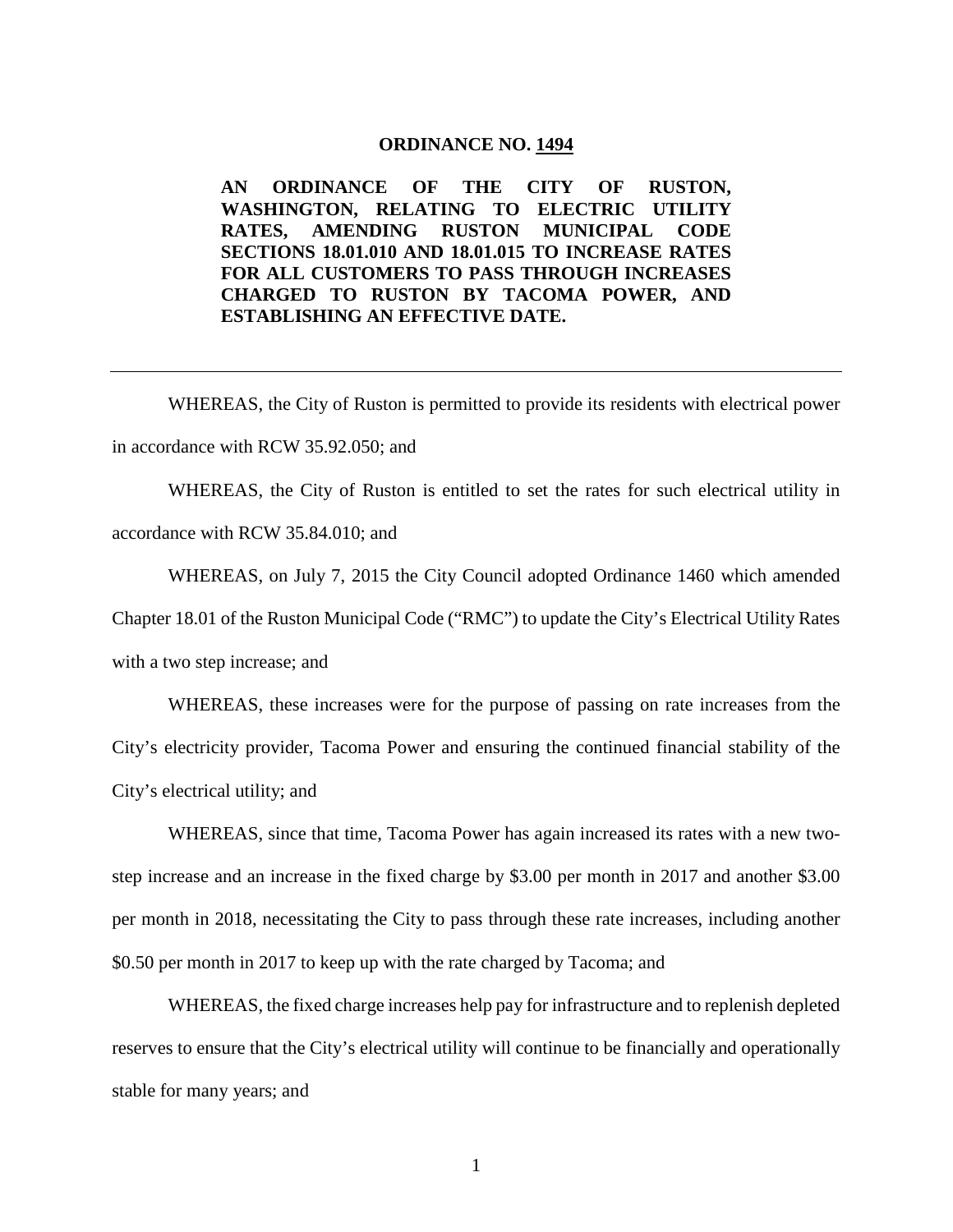WHEREAS, the Tacoma increase took effect on April 15, 2017; and

WHEREAS, on April 18, 2017 the City Council held first reading of this Ordinance; and

WHEREAS, on May 2, 2017, the Council adopted this Ordinance during its regular

meeting at second reading; **NOW, THEREFORE**

# **THE CITY COUNCIL OF THE CITY OF RUSTON HEREBY ORDAINS AS**

## **FOLLOWS:**

**Section 1.** Section 18.01.010 of the Ruston Municipal Code Section is hereby amended to

read as follows:

## **18.01.010 - Rates.**

Electric power shall be sold by meter to all persons in the City of Ruston who desire the same at the following rates:

- (a) Residential/Commercial Rate.
	- (1) Customer charge (minimum charge): \$10.00\$13.50 per month or any fraction thereof starting on June 1, 2017 and \$16.50 per month or any fraction thereof starting on April 1, 2018;
	- (2) Energy charge:  $$0.080$0.0872$  per KWh for all kilowatt hours, beginning February 1, 2014June 1, 2017; and \$0.083\$0.092 per KWh for all kilowatt hours, beginning August 1, 2015April 1, 2018.
	- (3) Reconnect fee: \$50.00.
- (b) Utility Bill Late Charge.
	- (1) A late charge of \$15.00 will be added to the unpaid balance of each utility bill on the fifteenth day of the month in which such balance is due.
	- (2) All late charges shall be apportioned between the utility funds as determined by the Mayor.
	- (3) An additional \$15.00 fee will be charged for each shut-off notice doorhanger that is delivered to the customer's service location due to failure to make timely payment after assessment of the late charge. This is in addition to the \$15.00 late fee already assessed in (b)(1) above.

**Section 2.** Section 18.01.015 of the Ruston Municipal Code Section is hereby

amended to read as follows: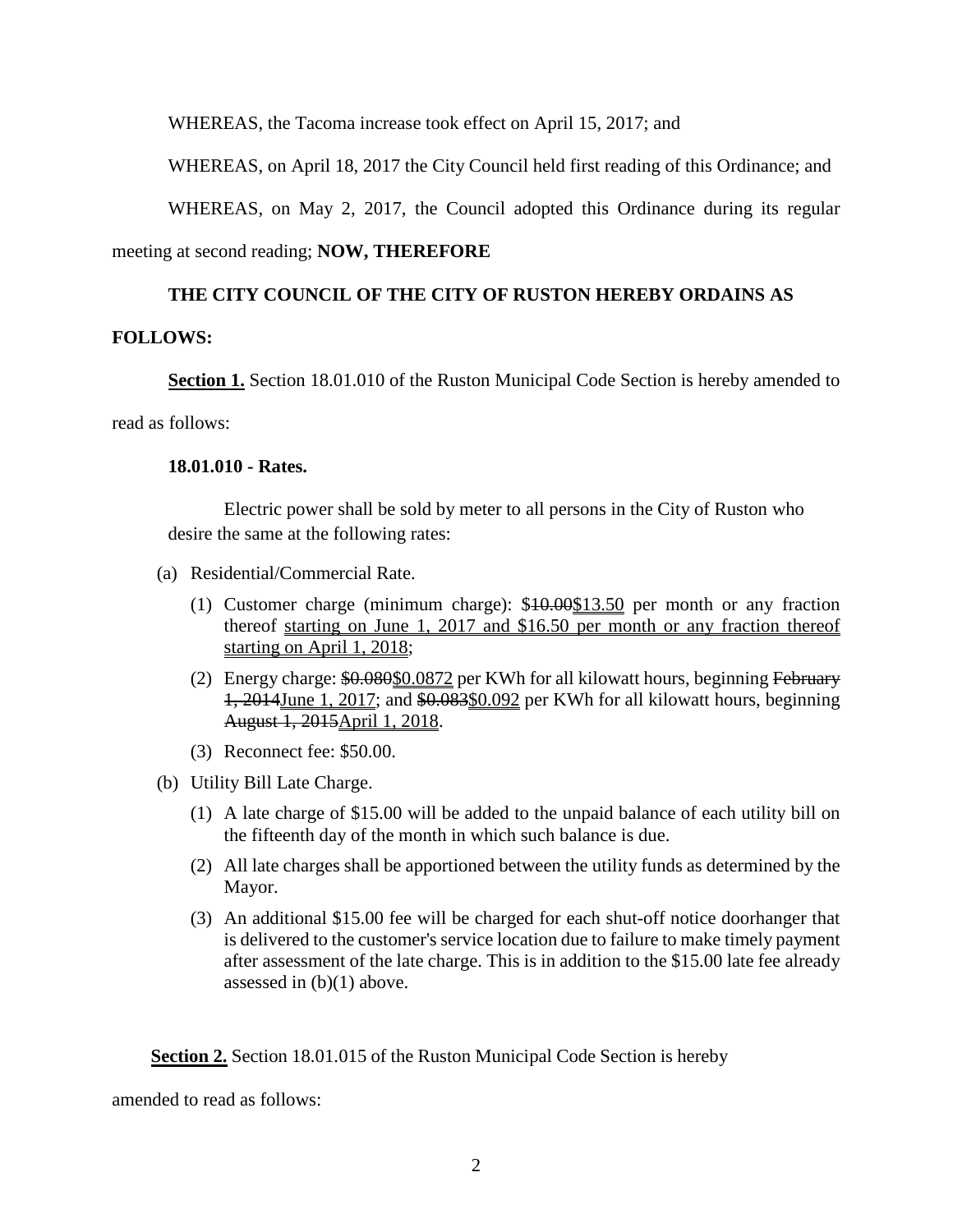## **18.01.015 - Senior/disabled low-income residential rates.\***

(a) Definitions.

- (1) "Senior" shall mean a natural person who is 62 years of age or older.
- (2) "Disabled" shall mean a natural person who meets one or more of the following qualifications: (i) qualifies for permanent special parking privileges under RCW 46.19.010, (ii) a blind person as defined in RCW 74.18.020, or (iii) a disabled, handicapped, or incapacitated person as defined under any other existing State or Federal program.
- (3) "Low income" shall mean a natural person whose total income, including his or her spouse or cotenant, does not exceed the amount specified in RCW 84.36.381(5)(a) or as it may be amended from time to time or who is eligible for "low-income energy assistance" in accordance with 42 U.S.C. § 8624(C)(1) or as it may be amended from time to time.
- (b) In order to qualify as a "senior low-income" or "disabled low-income" the qualifying natural person must meet both the definition of "low income" and the definition of either "senior" or "disabled" as described above. Furthermore, this section is only applicable if the qualifying person or the spouse of that person is billed by the City for electrical services.
- (c) Eligibility shall be certified by the Utility Clerk.
- (d) Senior-Disabled Low-Income Residential Rates.
	- (1) Customer charge (minimum charge): \$6.00 \$9.50per month or any fraction thereof starting on June 1, 2017 and \$12.50 per month or any fraction thereof starting on April 1, 2018;
	- (2) Energy charge: \$0.058-\$0.063 per KWh for all kilowatt hours beginning February 1, 2014June 1, 2017; and \$0.060\$0.0662 per KWh for all kilowatt hours beginning on August 1, 2015April 1, 2018.
	- (3) Reconnect fee: \$15.00.
- (e) Utility Bill Late Charge. A late charge of \$10.00 will be added to the unpaid balance of each utility bill on the fifteenth day of the month in which such balance is due.
- (f) In addition to the above reduced rates for persons qualifying as senior/disabled lowincome, any residential customer who qualifies as "low income" shall be permitted to opt for a "budget billing plan" whether he or she pays reduced rates or not. The budget billing plan shall provide the customer with equal monthly payments that will cover the annualized cost of electricity to the property. This plan may be established at any time of year. The amount of the budget billing payment will be established by the Utility Clerk based upon historical averages for the property address and may be adjusted from time to time to account for actual use.